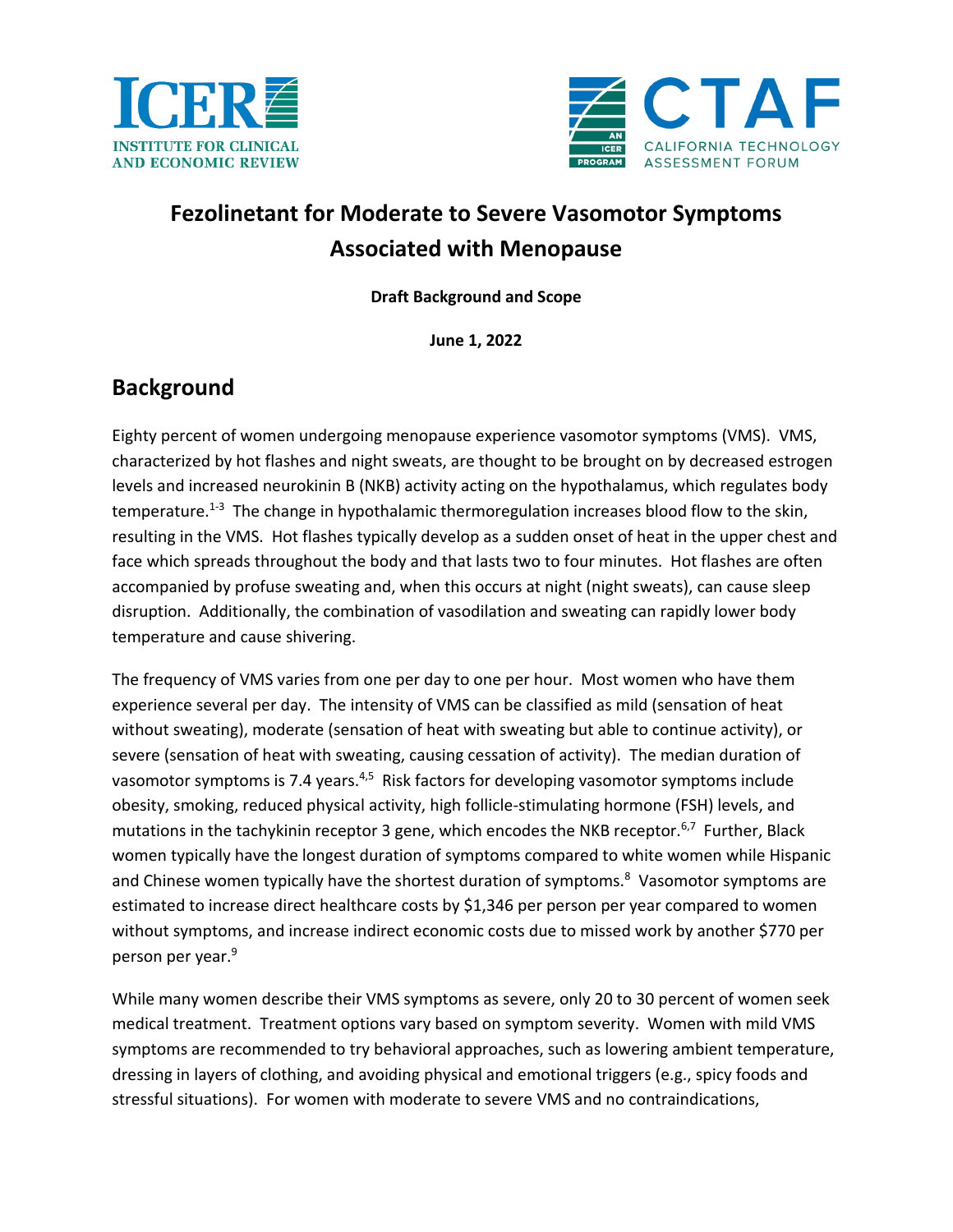menopausal hormone therapy (MHT), consisting of estrogen and a progestin or progesterone (for women with an intact uterus) or estrogen alone (for women who have undergone a hysterectomy) is recommended as first-line therapy. Contraindications to MHT include a history of breast cancer, coronary heart disease, a previous venous thromboembolic (VTE) event or stroke, active liver disease, unexplained vaginal bleeding, high-risk endometrial cancer, or transient ischemic attack.<sup>10</sup> Additionally, women with high cardiovascular disease risk or moderate to high risk for breast cancer are recommended to try nonhormonal therapies.

Selective serotonin reuptake inhibitors (SSRIs) and selective norepinephrine reuptake inhibitors (SNRIs) are commonly recommended nonhormonal treatment classes. While paroxetine is the only antidepressant with an FDA-approved indication for vasomotor symptoms, other SSRI and SNRIs can also be used for treatment. Further, paroxetine is not recommended for women on tamoxifen, a selective estrogen receptor modulator used to treat breast cancer. Anti-epileptics (gabapentin and pregabalin) are often recommended for women with sleep disturbances as they can aid sleep.

Many women try complementary and alternative therapies to manage vasomotor symptoms. Common therapies include cognitive behavioral therapy, yoga, exercise, acupuncture, isoflavones, phytoestrogens, and black cohosh. However, the evidence for the effectiveness of these treatments is, at best, inconclusive.

Fezolinetant (Astellas Pharma Inc.) is a once daily oral non-hormonal therapy being investigated for the treatment of moderate to severe VMS associated with menopause. It acts by regulating neuronal activity in the hypothalamus thereby affecting temperature regulation. If approved, it would be the first selective neurokinin-3 (NK3) receptor antagonist available in the US. Astellas is anticipating submission of a New Drug Application to the FDA in 2022.

## **Stakeholder Input**

This draft scoping document was developed with input from diverse stakeholders, including patient representatives, clinicians, researchers, and the manufacturer of the agent of focus in this review. This document incorporates feedback gathered during preliminary calls with stakeholders and open input submissions from the public. A revised scoping document will be posted following a threeweek public comment period. ICER looks forward to continued engagement with stakeholders throughout its review and encourages comments to refine our understanding of the clinical effectiveness and value of preventive treatments.

The majority of women experience VMS associated with menopause, though for many, symptoms are mild and may or may not require treatment. However, the FDA guidance for industry on clinical evaluation is to include women with 7 to 8 moderate-to-severe hot flashes per day.<sup>[11](#page-8-8)</sup> Researchers advised that this is a small percentage of the women who experience VMS, so clinical trial results may not necessarily be applicable women whose symptoms are not as severe. Research experts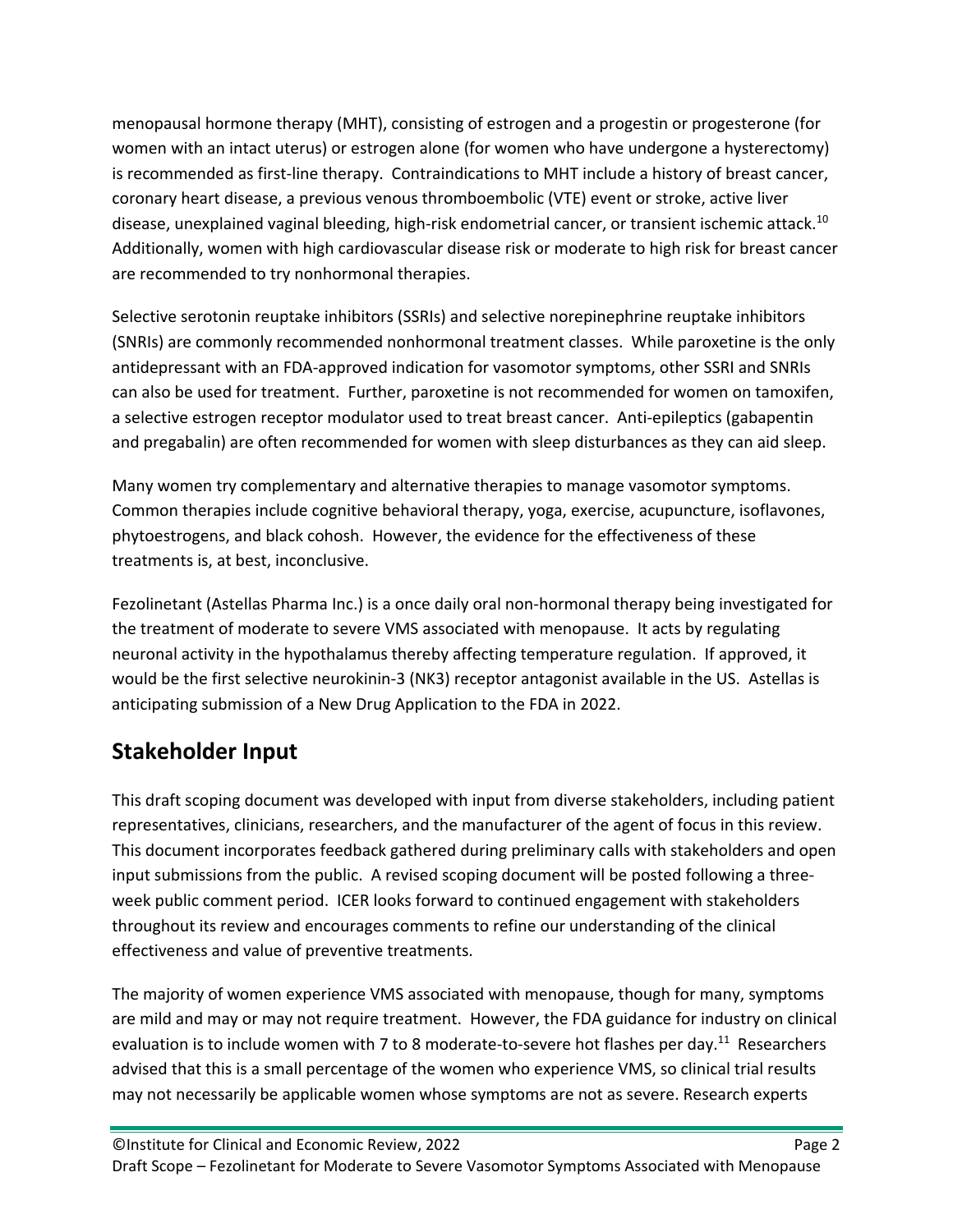also highlighted the progression of symptoms. For most women, symptoms tend to attenuate over time and most women stop taking treatments after months to a few years. However, some women have hot flashes lasting for up to 10-20 years. Additionally, while the prevalence of VMS varies by sociodemographic factors, that variation in prevalence decreases during the menopausal transition since most women experience symptoms.

In our discussion with clinicians, we heard that the heightened risk of cardiovascular disease with estrogen and progestin seen in the Women's Health Initiative (WHI) study may not generalize to treatment of VMS given that treatment tends to start at a younger age and be of shorter duration than in the WHI[.12](#page-8-9)

## **Report Aim**

This project will evaluate the health and economic outcomes of fezolinetant for vasomotor symptoms associated with menopause. The ICER value framework includes both quantitative and qualitative comparisons across treatments to ensure that the full range of benefits and harms – including those not typically captured in the clinical evidence such as innovation, public health effects, reduction in disparities, and unmet medical needs – are considered in the judgments about the clinical and economic value of the interventions.

## **Scope of Clinical Evidence Review**

The proposed scope for this assessment is described on the following pages using the PICOTS (Population, Intervention, Comparators, Outcomes, Timing, and Settings) framework. Evidence will be abstracted from randomized controlled trials as well as high-quality systematic reviews; highquality comparative cohort studies will be considered, particularly for long-term outcomes and uncommon adverse events. Our evidence review will include input from patients and patient advocacy organizations, data from regulatory documents, information submitted by manufacturers, and other grey literature when the evidence meets ICER standards (for more information, see ICER's [grey literature policy\)](https://icer.org/policy-on-inclusion-of-grey-literature-in-evidence-reviews/).

All relevant evidence will be synthesized qualitatively or quantitatively. Wherever possible, we will seek out head-to-head studies of the interventions and comparators of interest. Data permitting, we will also consider combined use of direct and indirect evidence in network meta-analyses of selected outcomes. Full details regarding the literature search, screening strategy, data extraction, and evidence synthesis will be provided after the revised scope in a research protocol published on the Open Science Framework website [\(https://osf.io/7awvd/\)](https://osf.io/7awvd/).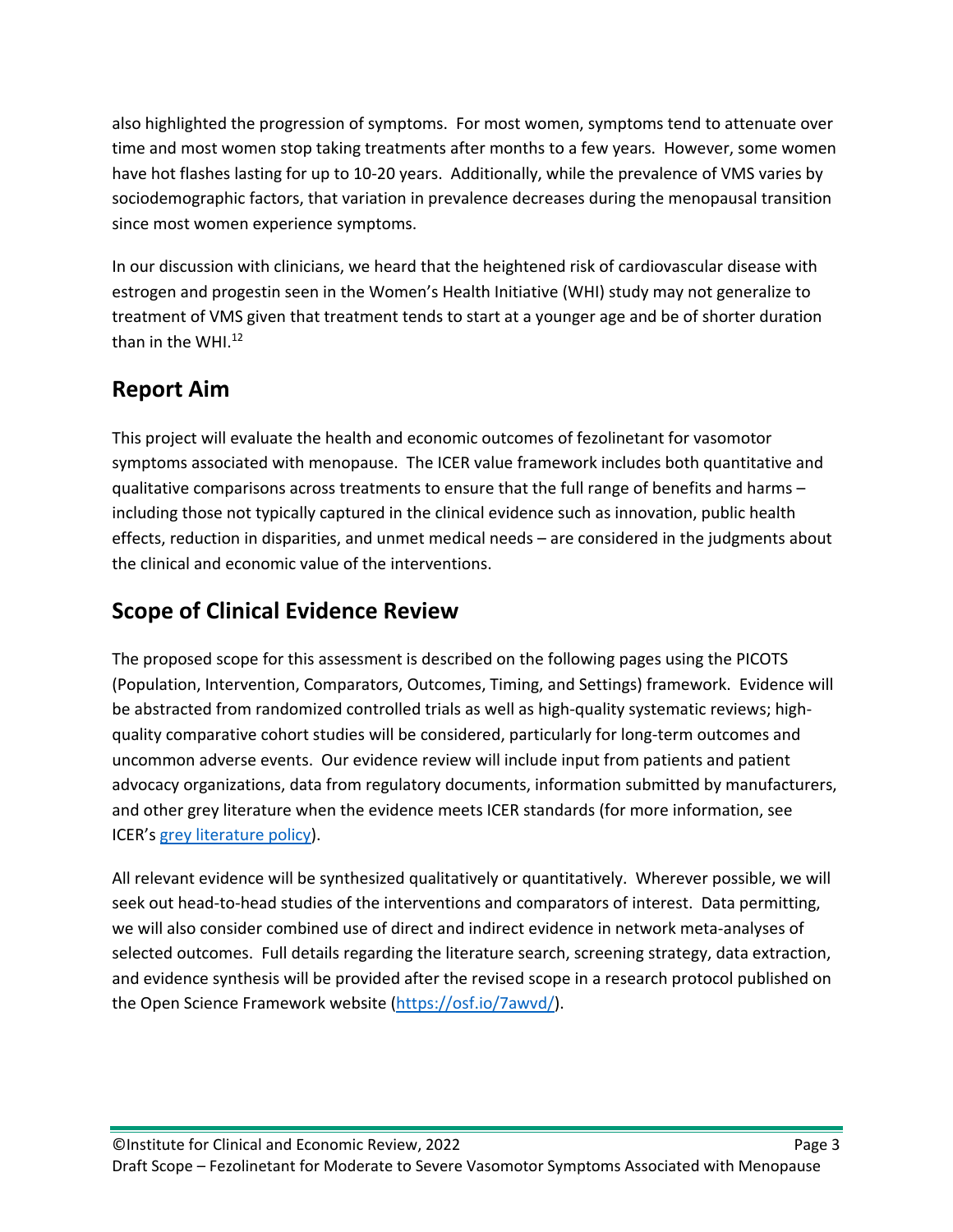## **Populations**

The population of focus for the review is women seeking relief from vasomotor symptoms associated with menopause.

Data permitting, we will evaluate the evidence for subpopulations defined by:

- Sociodemographic factors (e.g., age, race, and ethnicity)
- Weight/BMI
- Women who are not eligible for menopausal hormone therapy due to contraindications (e.g., history of breast cancer, blood clots etc.)
- Women who have experienced surgical menopause

#### **Interventions**

The intervention of interest for this review is

• Fezolinetant (Astellas Pharma Inc.)

#### **Comparators**

Data permitting, we intend to compare fezolinetant to:

- No medical therapy (as estimated by the placebo arm of clinical trials)
- Menopausal Hormone Therapy
- Estrogen and progestin or progesterone
- Estrogen only
- SSRIs/SNRIs, potentially focusing on the most effective agents if there is evidence of variable effects within the class
- Gabapentin
- Pregabalin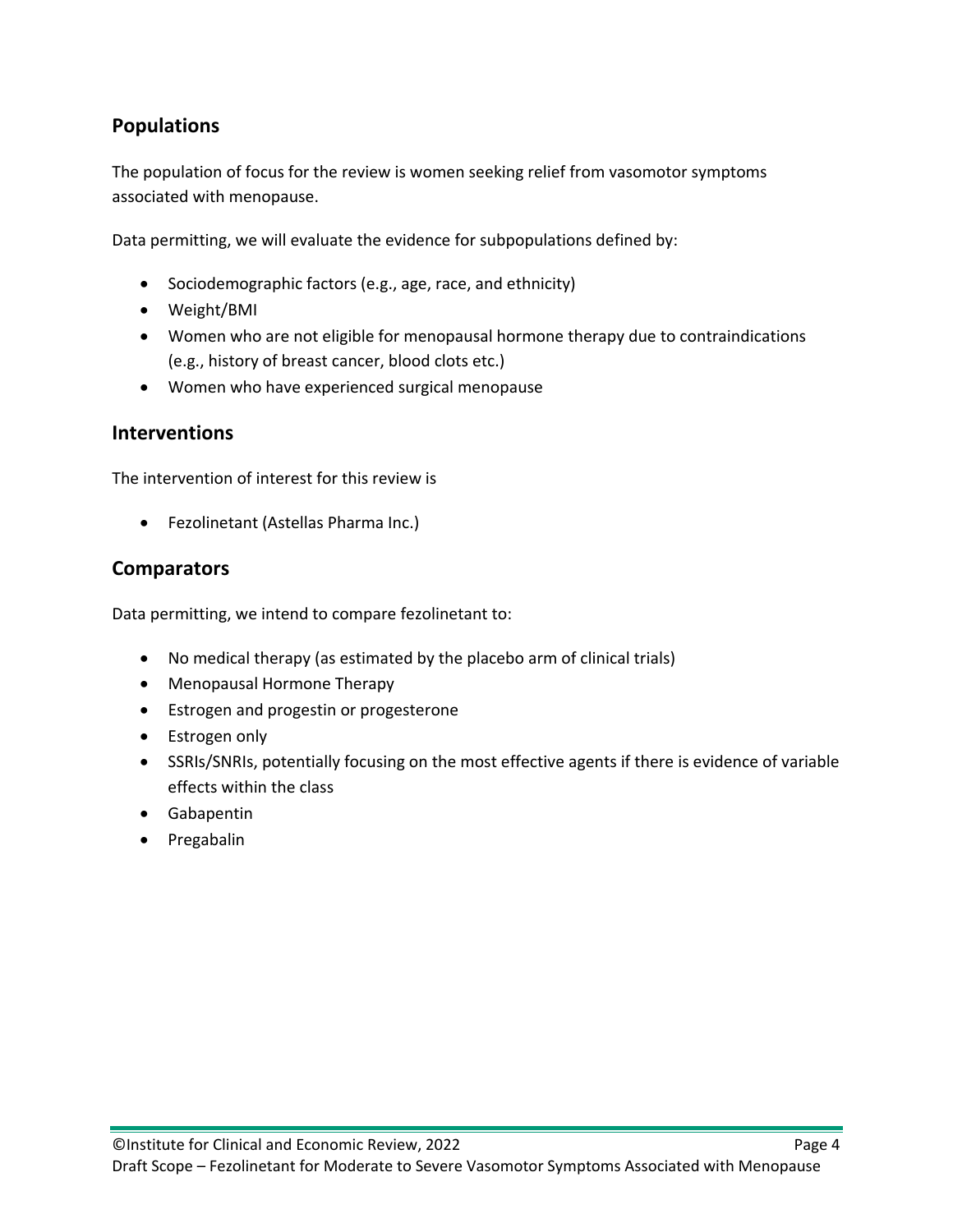## **Outcomes**

The outcomes of interest are described in the list below.

- Patient-Important Outcomes
	- o Frequency and severity of vasomotor symptoms
	- o Sleep quality
	- o Quality of life
	- o Interference of symptoms with daily life
	- o Functional impairment (e.g., work productivity)
	- o Other menopausal symptoms
		- Vaginal symptoms
		- **Urinary tract symptoms**
		- **Sexual function**
	- o Other patient-reported outcomes
		- **Mood changes**
- Adverse events (AEs) including but not limited to
	- o Serious AEs
	- o Discontinuation due to AEs
	- o Other AEs including but not limited to
		- **Endometrial hyperplasia or cancer**
		- Bone density markers (e.g., fractures, osteoporosis)
		- **Breast cancer**
		- **Coronary heart disease**
		- Venous thromboembolism (e.g., pulmonary embolism)
		- **Stroke**
		- Colorectal cancer
		- **E** Liver toxicity (e.g., AST and ALT levels)
		- **All-cause mortality**
		- **Suicidality**

#### **Timing**

Evidence on intervention effectiveness and evidence on harms will be derived from studies of any duration.

#### **Settings**

Vasomotor symptoms associated with menopause are generally treated in outpatient and/or clinic settings, which will be the focus of our review.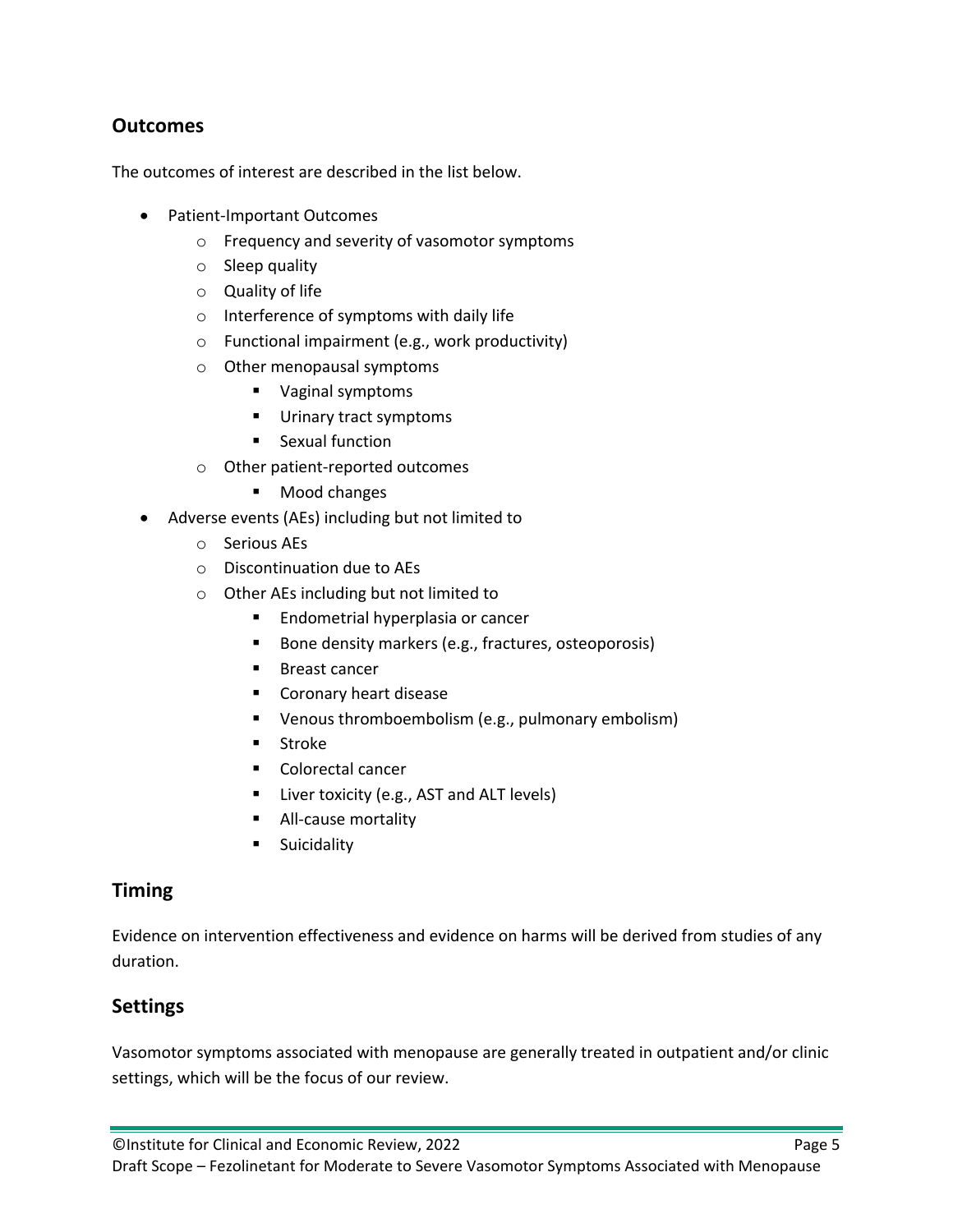## **Potential Other Benefits and Contextual Considerations**

Our reviews seek to provide information on potential other benefits offered by the intervention to the individual patient, caregivers, the delivery system, other patients, or the public that would not have been considered as part of the evidence on comparative clinical effectiveness. These general elements (i.e., not specific to a given disease) are listed in the table below.

**Table 1.2. Categories of Contextual Considerations and Potential Other Benefits or Disadvantages**

| <b>Contextual Consideration*</b>                                                                        |
|---------------------------------------------------------------------------------------------------------|
| Acuity of need for treatment of individual patients based on short-term risk of death or progression to |
| permanent disability                                                                                    |
| Magnitude of the lifetime impact on individual patients of the condition being treated                  |

Other (as relevant)

\*Contextual considerations refer to social or ethical priorities that shape to some extent how the value of any effective treatments for a particular condition will be judged.

| Potential Other Benefit or Disadvantage*                                                                          |
|-------------------------------------------------------------------------------------------------------------------|
| Patients' ability to achieve major life goals related to education, work, or family life                          |
| Caregivers' quality of life and/or ability to achieve major life goals related to education, work, or family life |
| Patients' ability to manage and sustain treatment given the complexity of regimen                                 |
| Society's goal of reducing health inequities                                                                      |
| Other (as relevant)                                                                                               |
| *Potential other benefits or disadvantages are meant to reflect the broader effects of a specific treatment on    |

patients, caregivers, and society.

ICER encourages stakeholders to provide input on these elements in their public comment submissions.

# **Scope of Comparative Value Analyses**

As a complement to the evidence review, we will develop an economic model to assess the lifetime cost-effectiveness of the treatments of interest relative to no medical therapy (as estimated by the placebo arms of clinical trials) and to relevant comparator treatments. The model structure will be based in part on a literature review of prior published models of menopause. The base-case analysis will take a health care system perspective (i.e., focus on direct medical care costs only). Data permitting, productivity impacts and other indirect costs will be considered in a separate analysis. This modified societal perspective analysis will be considered as a co-base case when the societal costs of care are large relative to direct health care costs, and the impact of treatment on these costs is substantial. This will most often occur in cases where the incremental costeffectiveness ratio changes by greater than 20%, greater than \$200,000 per QALY, and/or when the result crosses the threshold of \$100,000 - \$150,000 per QALY gained. The target population will consist of women with VMS associated with menopause. The model will consist of health states that define symptom relief and may include a range of longer-term health outcomes given available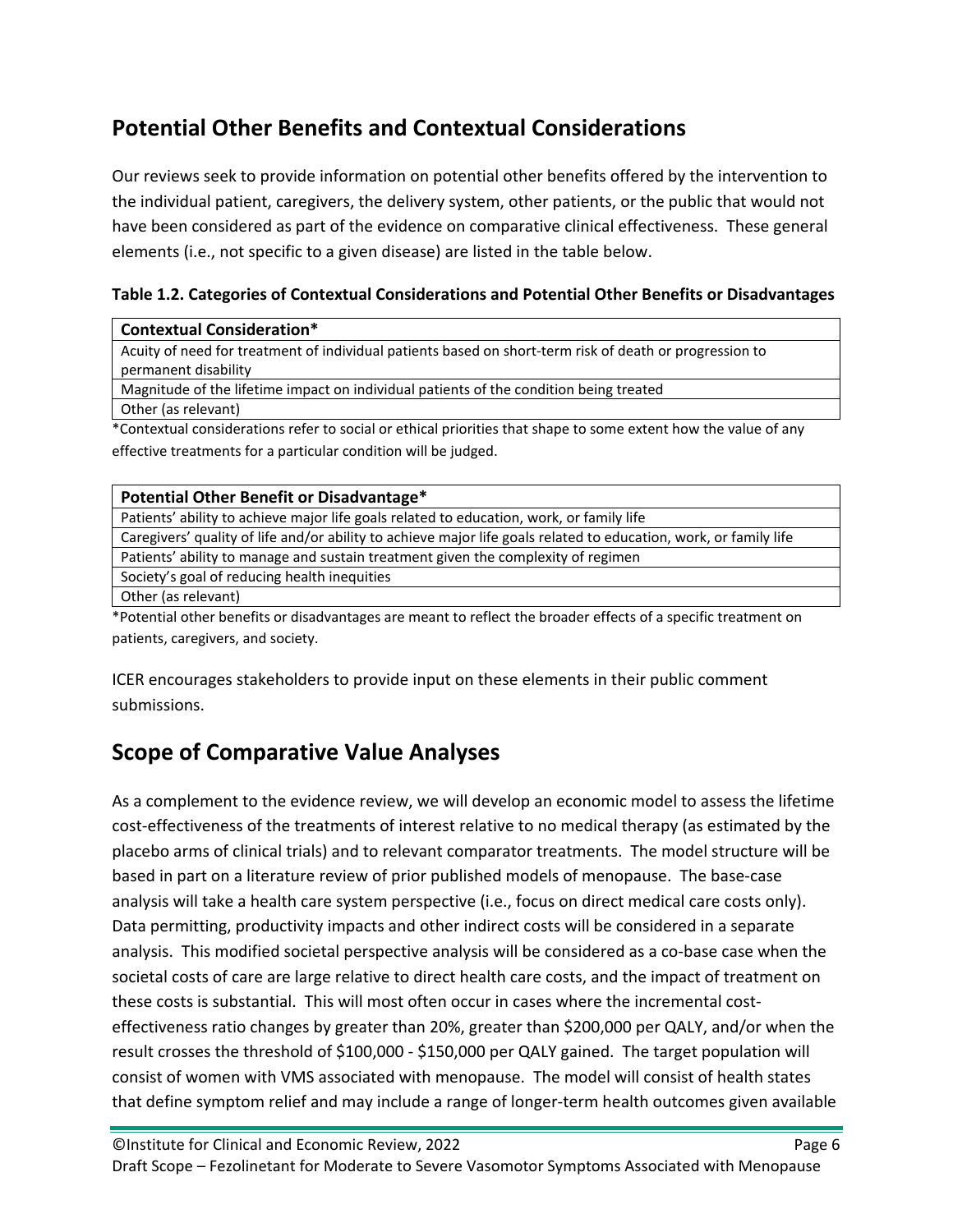evidence. A cohort of patients will transition between states during predetermined cycles of length tied to clinical trial duration over a lifetime time horizon, modeling patients from treatment initiation until death. We will explore treatment durations that are defined by average duration of VMS. In addition, cost-effectiveness will be estimated for shorter time horizons (e.g., five years).

Key model inputs will include clinical probabilities, quality of life values, and health care costs. Probabilities, costs, and other inputs will differ to reflect varying effectiveness between interventions. Treatment effectiveness will be estimated using evidence from fezolinetant trials and relevant comparators.

Health outcomes and costs will be dependent on time spent in each health state, clinical events, adverse events (AEs), and direct medical costs. The health outcome of each intervention will be evaluated in terms of symptom improvements (e.g., using the Menopause-Specific Quality of Life (MENQOL) Questionnaire), life-years gained, quality-adjusted life years (QALYs) gained, and equal value of life years [\(evLYs\)](https://icer.org/our-approach/methods-process/cost-effectiveness-the-qaly-and-the-evlyg/) gained. Quality-of-life weights will be applied to each health state, including quality-of-life decrements for reasons such as serious adverse events. The model will include direct medical costs, including but not limited to costs related to drug administration, drug monitoring, condition-related care, and serious adverse events. In addition, productivity changes and other indirect costs will be included in a separate analysis if available data allow. Relevant pairwise comparisons will be made between treatments, and results will be expressed in terms of the incremental cost per QALY gained, cost per evLY gained, cost per life-year gained, and cost per day with symptom improvement.

In separate analyses, we will explore the potential health care system budgetary impact of treatment over a five-year time horizon, utilizing published or otherwise publicly-available information on the potential population eligible for treatment and results from the economic model for treatment costs and cost offsets. This budgetary impact analysis will indicate the relation between treatment prices and level of use for a given potential budget impact and will allow assessment of any need for managing the cost of such interventions. More information on ICER's methods for estimating potential budget impact can be found [here.](https://icer.org/wp-content/uploads/2021/03/ICER_2020_2023_VAF_013120-4-2.pdf)

## **Identification of Low-Value Services**

ICER includes in its reports information on wasteful or lower-value services in the same clinical area that could be reduced or eliminated to create additional resources in health care budgets for higher-value innovative services (for more information, see ICER's [Value Assessment Framework\)](https://icer.org/wp-content/uploads/2021/03/ICER_2020_2023_VAF_013120-4-2.pdf). These services are ones that would not be directly affected by fezolinetant (e.g., prescription of other medications for VMS), as these services will be captured in the economic model. Rather, we are seeking services used in the current management of vasomotor symptoms beyond the potential offsets that arise from a new intervention. ICER encourages all stakeholders to suggest services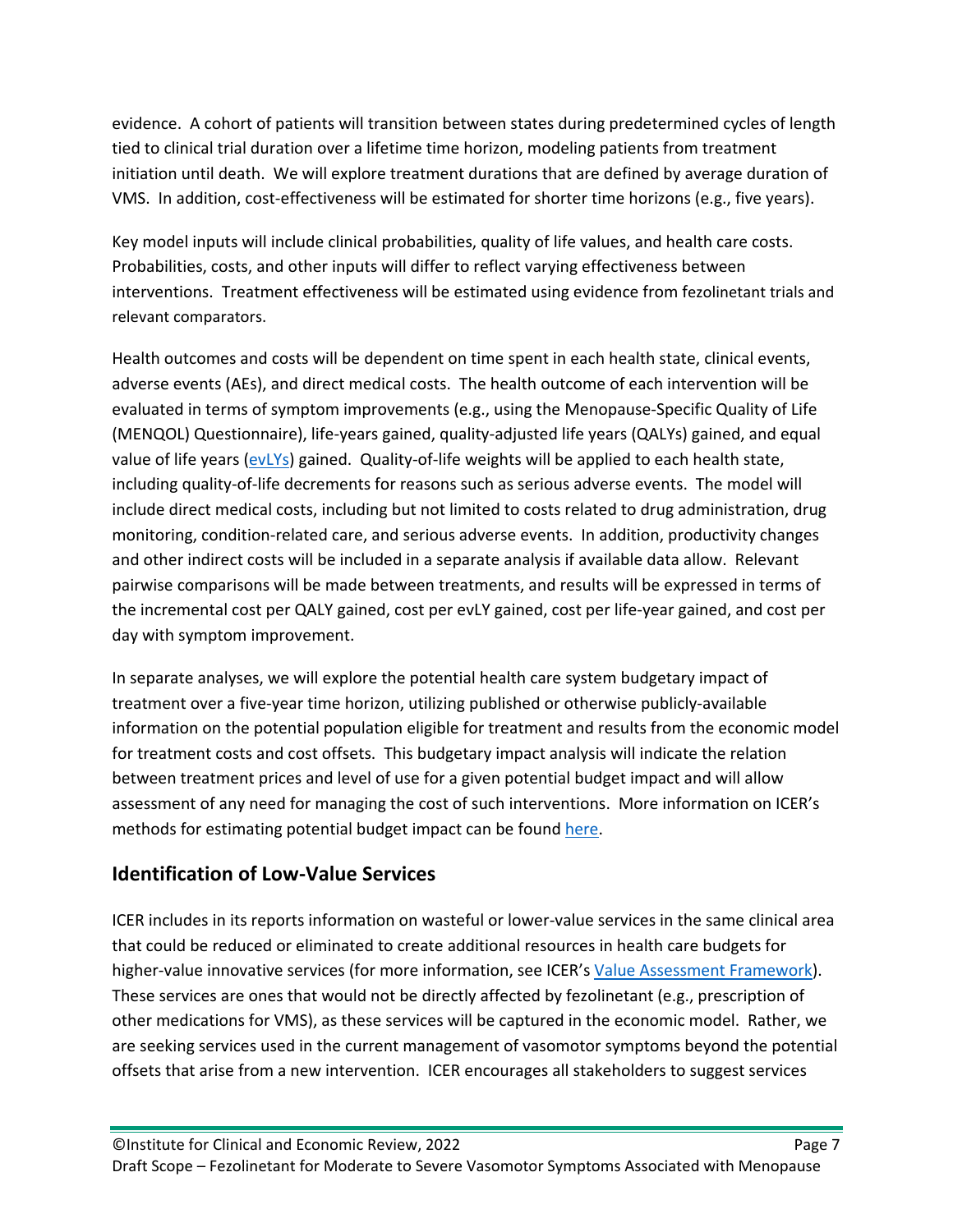(including treatments and mechanisms of care) that could be reduced, eliminated, or made more efficient.